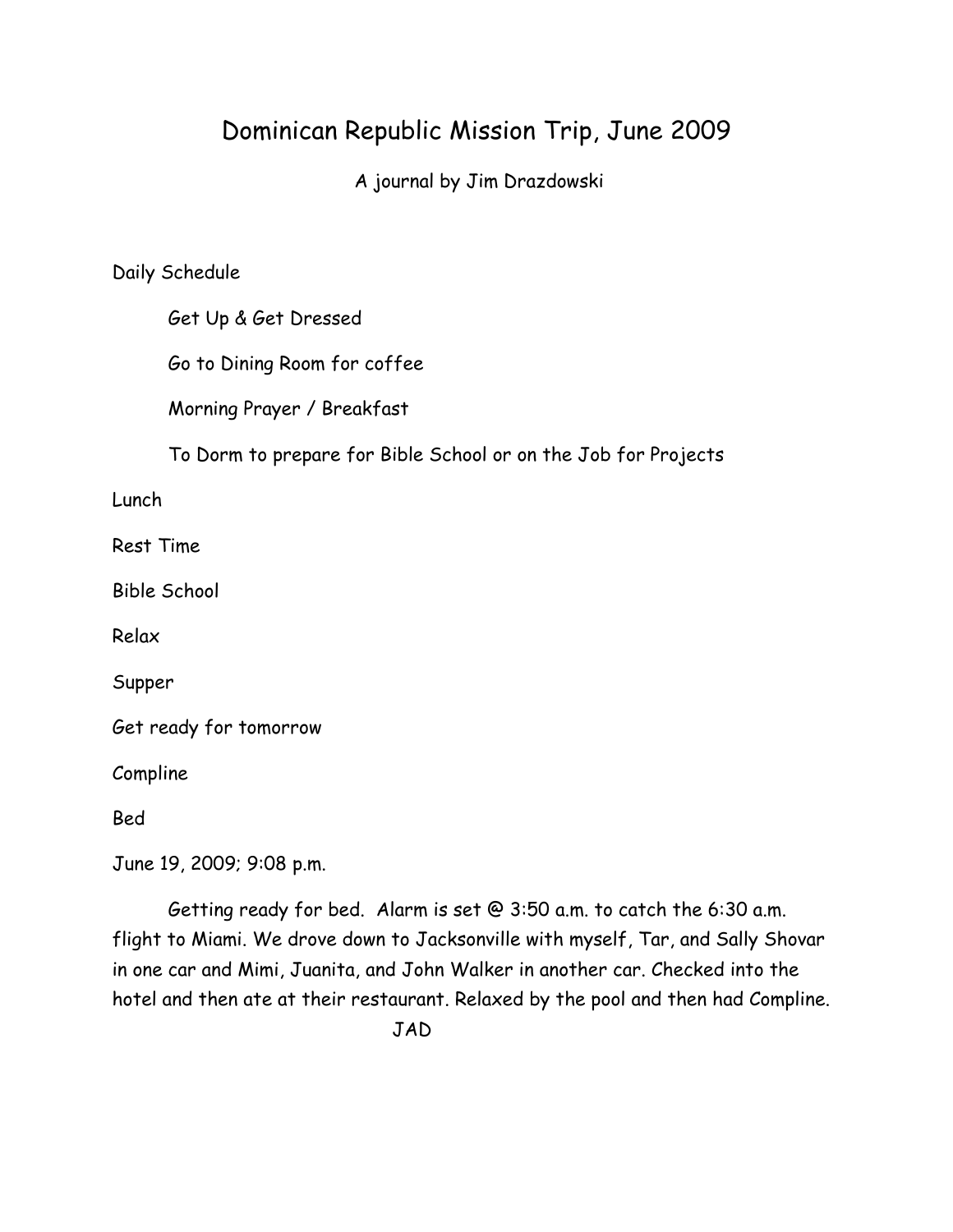June 20, 2009; 10:26 p.m.

Liz and Andrew just made it in. While we were at the Miami Airport, Tar received a call from Liz saying they were running late because their flight was canceled. They had to be rescheduled through Orlando and then Miami so their flight into Santiago wouldn't arrive until 8:30 p.m. Our flight departed at 11:15 a.m. from Miami and arrived in Santiago between 1:15 and 1:30 p.m. We were met by Fr. Vincente and Pablo, loaded our luggage and arrived at the camp just a little before 4 p.m. Tomasine and Anna Marie had snacks of crackers, ham and cheese and some potato chips and cheese puffs. Most of the rest of the afternoon was spent sorting supplies and getting things ready for Bible school. We should finish the rest of the things tomorrow. JAD

### June 21, 2009; 7:22 p.m.

Just finished supper of pork chops, boiled green bananas, potatoes and Spanish onions, eggs with cheese, peppers and onions. Fr. Vincente and his family ate with us. We have been putting Bible school packets together all day except for eating and the 3 p.m. church service (Holy Eucharist). Liz led morning prayer before breakfast. I've made a list of possible work projects for us to start on tomorrow morning. We need to finish about 100 more packets for tomorrow's Bible school lesson, go over the script and the songs and do Compline. Pablo finally got all the lights and outlets working in the dorm.

#### JAD

June 23, 2009; 10:30 a.m.

Arrived back from Jaraboca where Pablo and I went to purchase a water dispenser. The one they had in the dining room is broken. When I went up this morning about 5:30 to plug in the coffee pot, there was water all over the floor where a whole bottle of water had leaked onto the floor overnight.

Yesterday morning was spent getting all the art supplies ready for the Bible school, although some of us went into town to choose plants to plant in the 10 planters around the tree, the planter around the cross, and the planters at the front entrance to the dorm.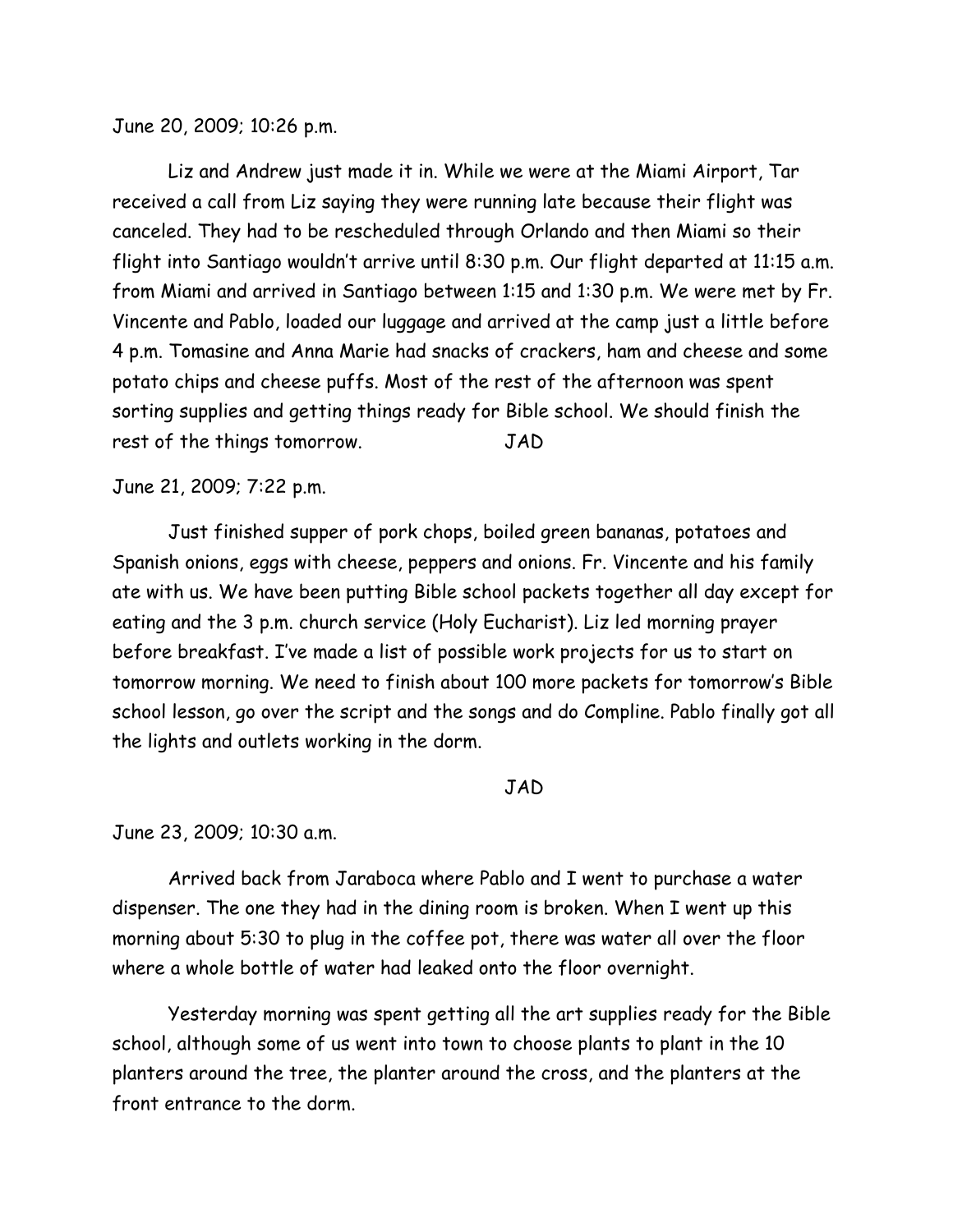Yesterday afternoon at Bible school was best described as "organized chaos," in other words, everything didn't quite go as planned. The lesson and singing went well, but when we set up to begin the artwork, the chaos ensued. We started with just a little over 60 children at the beginning, but when we set up the tables, more started drifting in until we had around 150 children. Since we had only prepared packets for 100, we had to go around giving out more materials. Tar went out front and got some of the older boys to come in and give us a hand at the tables. We are going to try something different this afternoon. After the lesson and singing, we will march the children out the back door while we set up the tables and then let them in one table at a time and only give out extra su0pplies to the table leaders. The children were coming up to the adults tugging on them with their "hey you" and pantomiming what they needed. As a result, some had more than one project, generally the buttons on the yarn used for the spinning toy.

Juanita said her morning and afternoon knitting class went fairly well although she ended up with more than were on the list. Last night was spent putting together more packets for today's art work since we had only prepared 100 of those. Additionally, changes were made so we were also pulling some stuff out of some of the other packets and placing them in today's packets.

## Yesterday's art work was

- 1. The sheep with cotton balls,
- 2. The spinning button with yarn,
- 3. The cross with small squares of colored tissue paper, and
- 4. The star to be colored with markers.

The only thing we 'lost' quite a bit of was the glue sticks. Today's art work is to be

- 1. A "book" to color and
- 2. A cross to make with strings and beads.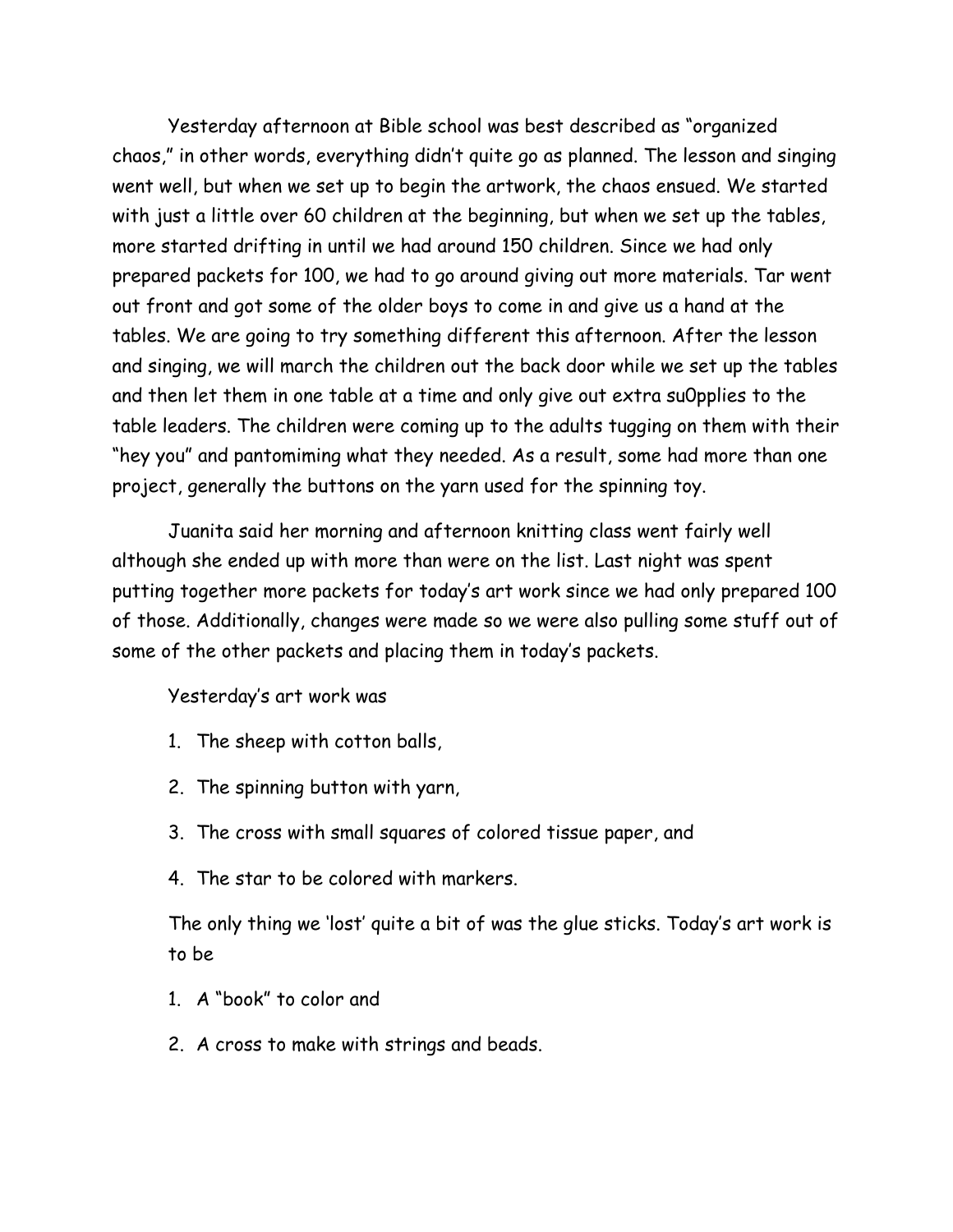Tomorrow morning Fr. Vincente wants us all to go in to Bonao and visit the church and then the new mission he has started. He plans to feed us lunch at his house.

This morning we did all the planting. We may not be able to get any painting done. All the walls are concrete and those that are not sealed just soak up water. I t has rained every afternoon so far. This really cools things off and makes for a pleasant evening.

I will read back over this later and see if I need to add anything to it. JAD

June 23, 2009; 10:00 p.m.

Things went smoother with the set up this afternoon. We did away with the tables and had them work on the floor. The older children were a great help. We only had about 120 today. After everyone was through and the children were on the playground, I finished the planting. Just before supper we put together all the packets for tomorrow's art work:

- 1. Shoestring necklace and
- 2. Butterfly made with coffee filters and pipe cleaners

We were able to relax after supper for the first time. After Compline everyone headed for bed. JAD

June 25, 2009; 7:50 a.m.

I woke up at sunrise this morning which beat waking up at 3:30 a.m. like yesterday morning. Yesterday morning we had to catch the bus to Bonao at 6:00 a.m. We were to eat breakfast At Fr. Vincente's as well as lunch. After breakfast we visited the missions he started, then went to a school, then to another community center. Actually, first we visited the church in Bonao where he showed us the classrooms for the Academy including the computer class which had 12 computers. The battery backup system for the computers consisted of what appeared to be 8 car batteries with an inverter for converting it to A/C current.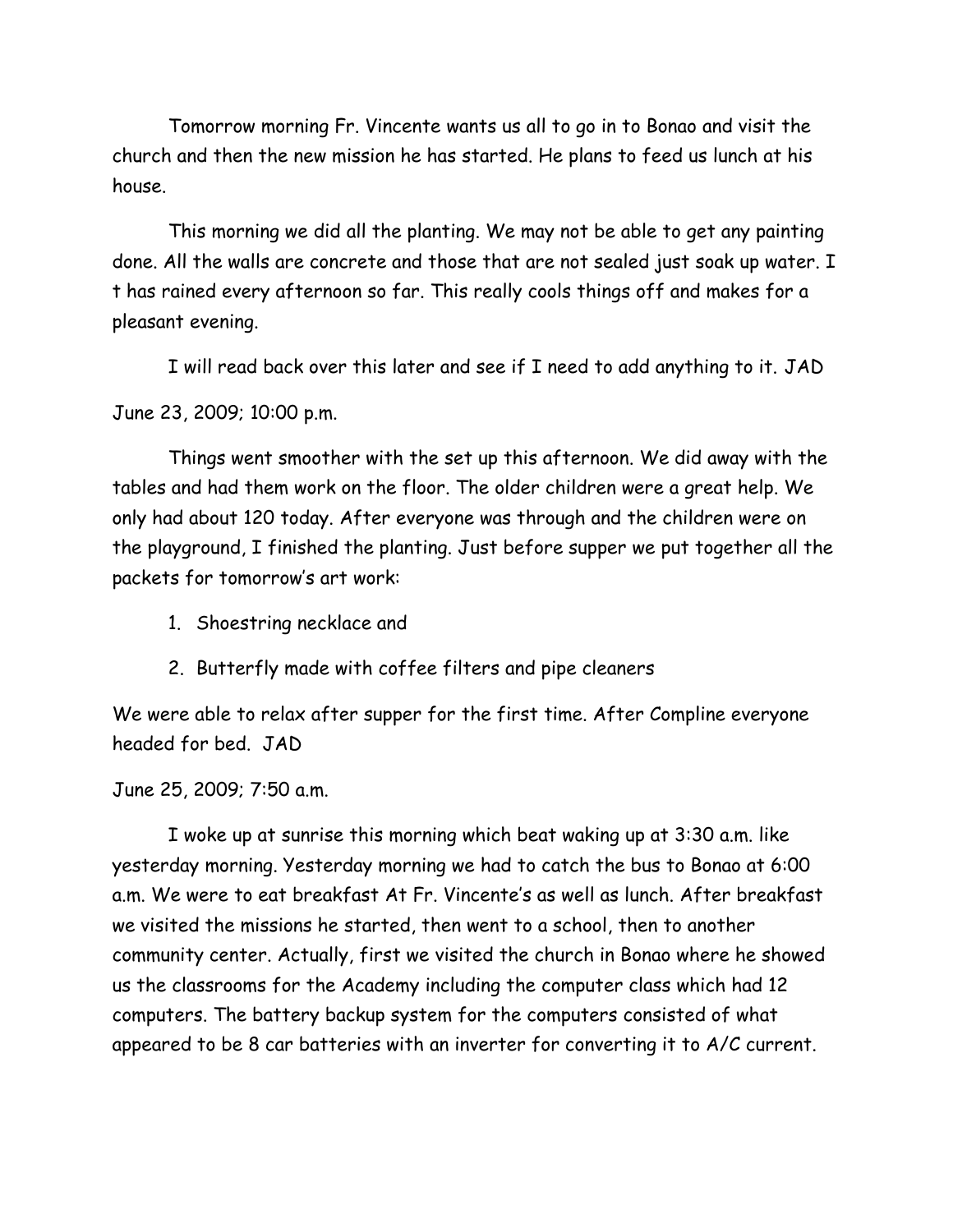At each location Fr. Vincente passed out packages of soap and packages of toothpaste and toothbrushes. He also had the children sing the correct way to brush their teeth. Fr. Vincente has a vision of schools at each of the communities which don't have one in close proximity.

We left for the camp after lunch at Nancy's and Fr. Vincente's and arrived a little after 3, over an hour after Bible school was supposed to start. The numbers were down yesterday – only around 75. I went to bed early while the rest stayed up to play spoons. I know that Pablo and Fr. Vincente also played but I don'd know who else did.

Today is to be the splash party. We bought another pool while we were in Bonao yesterday because the rodents had chewed the pools. We will have 3 pools and 2 tarps for the children to play with.

# Story of the Rat - June 23rd

While we were in the common room, Elizabeth yells, "A RAT!" She holds out her hands to show it is a foot and a half long, and said it ran into the book shelf. Tar and I went to check it. Tar removed a book and we saw a mouse. Elizabeth and Sally ran out the back door. Tar removed a couple more books and the mouse jumped down, ran through the middle of the dorm room, and ran out the back door where Elizabeth and Sally were waiting.

Screaming ensued! And of course, the laughter from the rest of us. Sally and Elizabeth still claim it was a rat two feet long. JAD

June 25, 2009; 9:40 p.m.

This morning, after Compline and breakfast, the three pools were started being filled up. I painted the base of the planter around the cross. At 2 p.m. the gates were opened and the children were marched in by groups of 10. By the time the splash party was over, we estimated between 300 and 400 children were there. As the children left through the gate, they were given a hot dog, juice in a cup, a popcicle push up and either a package containing soap or toothbrush and toothpaste. Since the soap came in boxes of 100 and the toothbrushes in boxes of 144 and we gave out over a box of each, I know we had over 300 but Fr. Vincente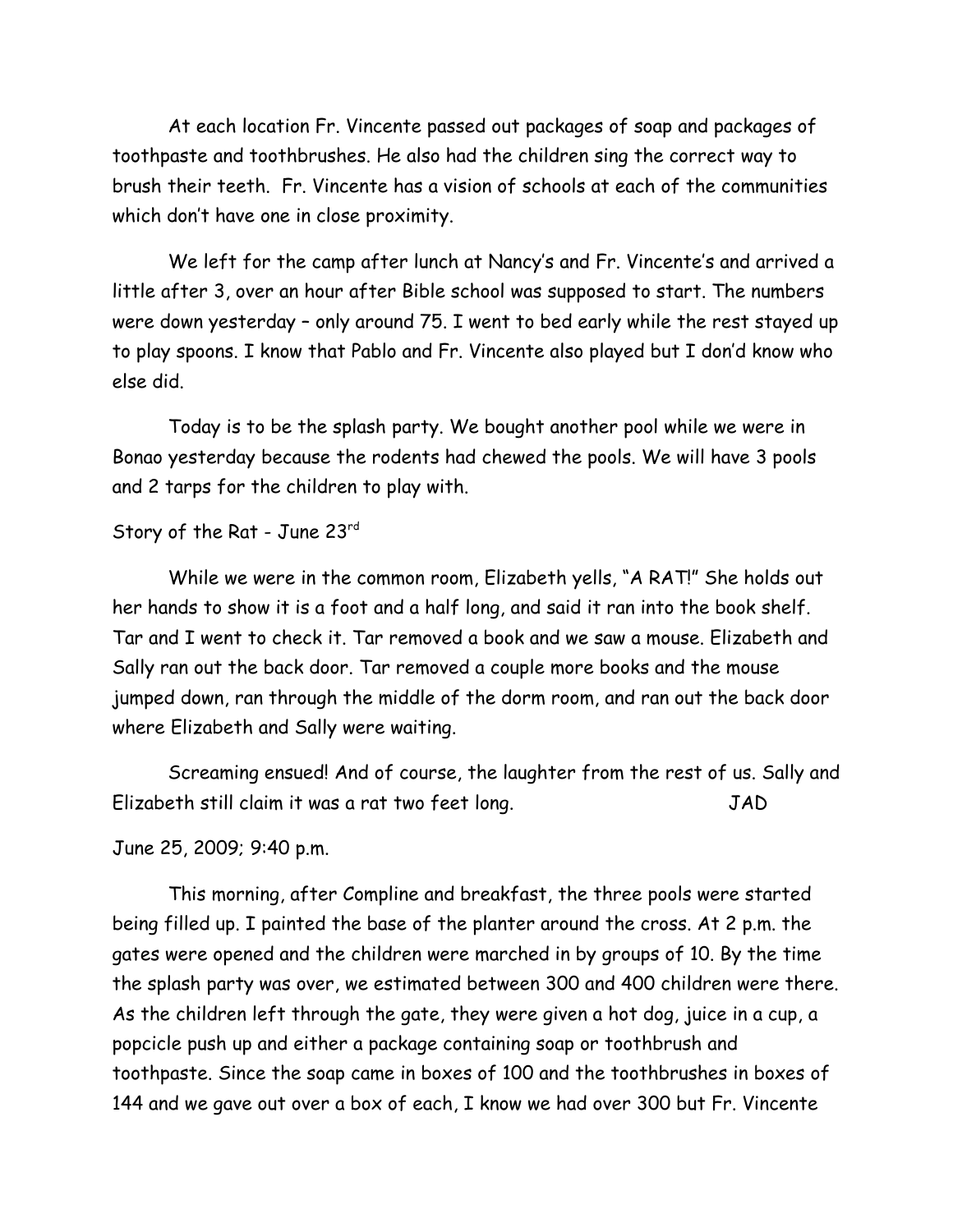thinks we had over 400. We all relaxed the rest of the afternoon and after supper some of read and some of us played spoons. Things seemed to go well today and everyone seemed pleased with it. JAD

#### June 26, 2009; 9:05 p.m.

A very relaxing day. Everyone lazed around this morning. After lunch at 2 p.m., the bus arrived to carry us to a waterfall. Fr. Vincente drove his car with his family. We paid \$5.00 RD each (about \$1.25 US) to take the trail to the falls. We started at the turnstiles, went up some concrete steps and then started across a swinging bridge. After they had crossed the first two bridges, Tar and Sally decided not to continue. The rest of us continued on our way including crossing the river on a swinging bridge. There were no more bridges after that. Just past where we crossed, there were some people swimming in the river. We continued to the falls. At the falls, Juanita felt a little faint, so we waited until she felt well enough to head back. At the same swimming hole, Fr. Vincente's two boys, his daughter Ruth, his mother-in-law and Andrew went swimming while the rest of us sat on the rocks and watched. After we all came back out from the trail, we waited for the bus to come back and then went to a super "mercado" (market) so people could buy their coffee, etc. to carry home. We then went back to the camp. Fr. Vincente and Tar had ordered about 50 pizzas and we had a little get together for the older children who had helped us and for the camp staff and their families. We then went back to the dorm, held Compline, and packed so we could load the bus tomorrow at 5 a.m. JAD

June 27, 2009; 9:35 a.m.

I was woken up this morning by a dog barking outside the dorm window, so I got up and went to the dining room and plugged in the coffee pot, went back to the dorm and got dressed, and then went back up the hill and got some coffee. Breakfast was leftover pizza or cold cereal. The bus picked us up. We rode to the aeropuerta (Airport) with Pablo and his two children, Sterling and Stephanie, because they wanted to see the plane take off. We sent our bags through the first check point, picked them up and then went to the ticket counter to pick up our tickets and check our baggage. After passing though security, we browsed the duty